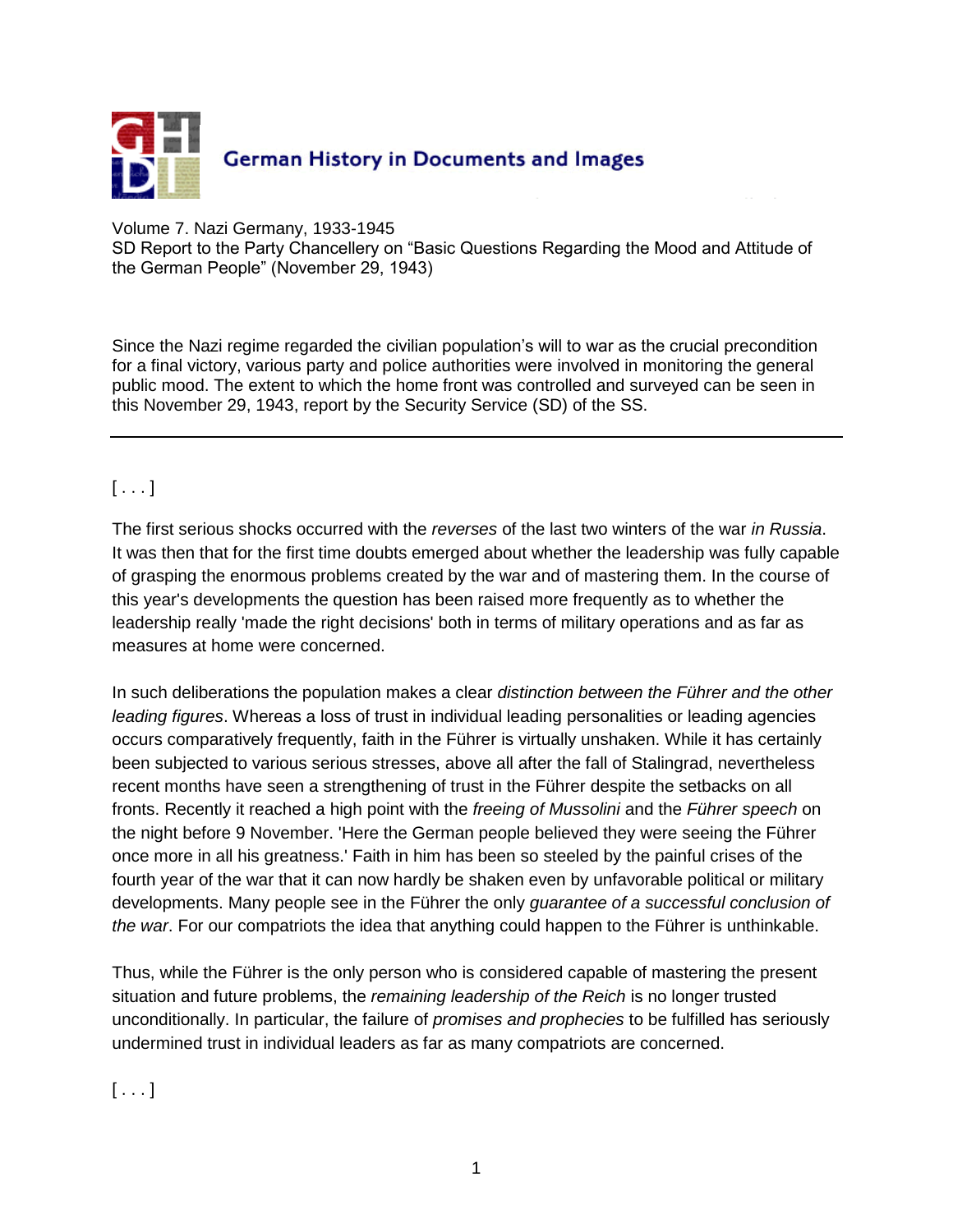Above all, there is a marked *reduction in trust in the media*. The attempt from time to time to disguise the true picture when the situation was serious or to play down ominous military developments, for example 'by portraying withdrawal as a success' or 'portraying territory which previously was described as valuable as now being not so important after all' or 'thinking that periods of delay or quiet have to be filled up with flannel-type reports about events in India or plutocratic excesses in England or America', have largely undermined trust in the press and radio which previously existed.

Thus, in their desire for objectivity and openness and their dislike of attempts to portray things as better than they are the population has gradually begun to read between the lines and, in particular, increasingly to turn to the news *from neutral and enemy states*.

A further factor leading to expressions of mistrust in the leadership is the *behavior of individual local leading figures* in the state and Party at the lower and middle levels. Although the measures of the Reich Government are basically approved of, much of what they see being done by the executive organs of the state and Party gives compatriots cause for thought. Thus, for example, the population notes that *barter and illicit trading* keep spreading or that the *total war* propagated by the leadership is not being fairly implemented (e.g. in the case of the deployment of women, the question of housemaids, the allocation of housing and, above all, in the granting of reserved worker status) and that some of the leading figures of the state and Party are not being fully affected by the restrictions which are imposed on everybody else. The observation that leading personalities are *buying up agricultural land* during the war or were able to *expand* their villas and country houses despite the shortage of building materials, as well as providing themselves with private air raid shelters and, finally, the *sparing of members* of the middle ranks or top leadership who have committed offenses, through the dismissal of court cases or their postponement for several months, which has allegedly occurred in individual cases, have led many to believe that the leadership does not always take its share of the nation's sacrifices. There are 'double standards' and 'they preach water but drink wine'.

Poor behavior by individual persons in authority in public life often damaged trust in the top leadership at the local level.

*Workers'* trust in the leadership of their plants, in the DAF and other organizations and authorities is also often subject to particular strain. Many workers are once more beginning to *think in terms of classes* and talk of classes [*Schichten und Ständen*] who would 'exploit' them.

As far as the *Wehrmacht* is concerned, the population is convinced of the professional and personal qualities of the German military leadership. [ . . . ] However, the excesses in the *bases* and to some extent in the home garrisons have been the subject of growing criticism. This culminates in the statement that the First World War conditions are being surpassed by the present situation. Reference is made, in particular, to the *alleged growing gap between the officers and men* among the troops behind the front and at home (special provisions for the